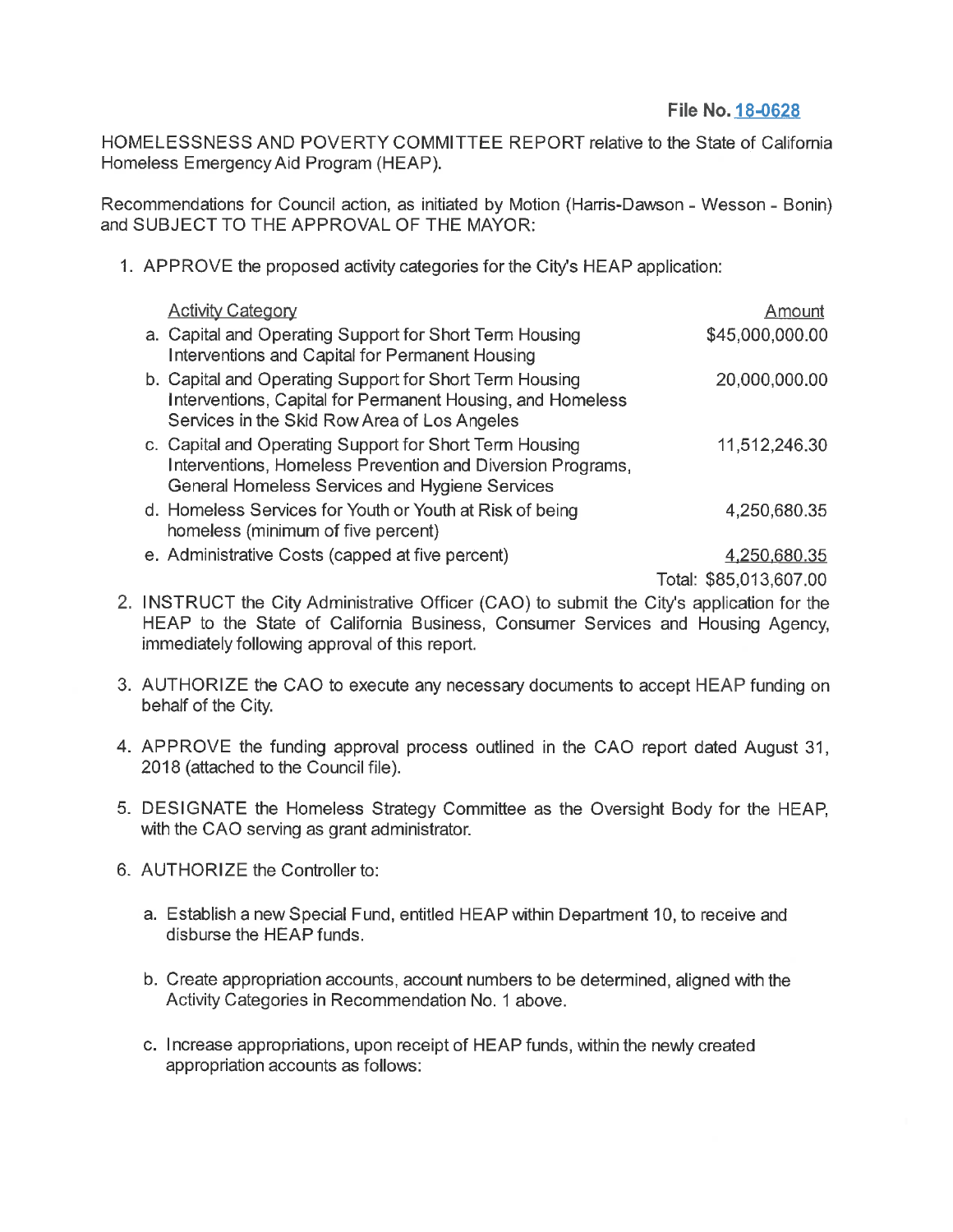Special Fund: HEAP

| <b>Title</b>                                  | Amount                 |
|-----------------------------------------------|------------------------|
| AC-1 - Capital and Operating Support          | \$45,000,000.00        |
| AC-2 - Capital and Operating Support-Skid Row | 20,000,000.00          |
| AC-3 - Programs and Services                  | 11,512,246.30          |
| AC-4 - Homeless Services for Youth            | 4.250.680.35           |
| AC-5 - Administrative Costs                   | 4,250,680.35           |
|                                               | Total: \$85,013,607.00 |

- 7. REQUEST the City Attorney, with the assistance of the GAO and the Controller, to draft an Ordinance to implement the adopted recommendations in this report.
- 8. AUTHORIZE the GAO to make technical changes, including adjustments to the names of the Special Fund accounts in Recommendation No. 6 above, as needed to implement Mayor and Council intentions.
- 9. INSTRUCT the Chief Legislative Analyst, relative to the City's process to distribute HEAP funds, to prepare the Motions for Council Office funding requests, and that the Motions include the balance of grant funds.

Fiscal Impact Statement: The GAO reports that there is no impact to the General Fund as a result of approving the recommendations in this report. The City will receive \$85,013,607 from the State of California for emergency homeless assistance. Any future impact to the General Fund due to funding specific services or program would be addressed when projects are considered for approval.

Community Impact Statement: None submitted.

## **Budget and Finance Committee waived consideration of the above matter.**

## Summary:

At a regular meeting held on September 5, 2018, the Homelessness and Poverty Committee considered a GAO report regarding the City's application for the HEAP. Staff from the GAO and the City's Homeless Coordinator provided an overview of the report and application process. After an opportunity for public comment, the Committee recommended to approve the recommendations in the CAO report, with an amendment to Recommendation No. 5 to change from Governance Body to Oversight Body, and for the CLA to prepare Motions regarding funding distributions to Council offices. This matter is now submitted to the Council for consideration.

Respectfully Submitted,

HOMELESSNESS AND POVERTY COMMITTEE